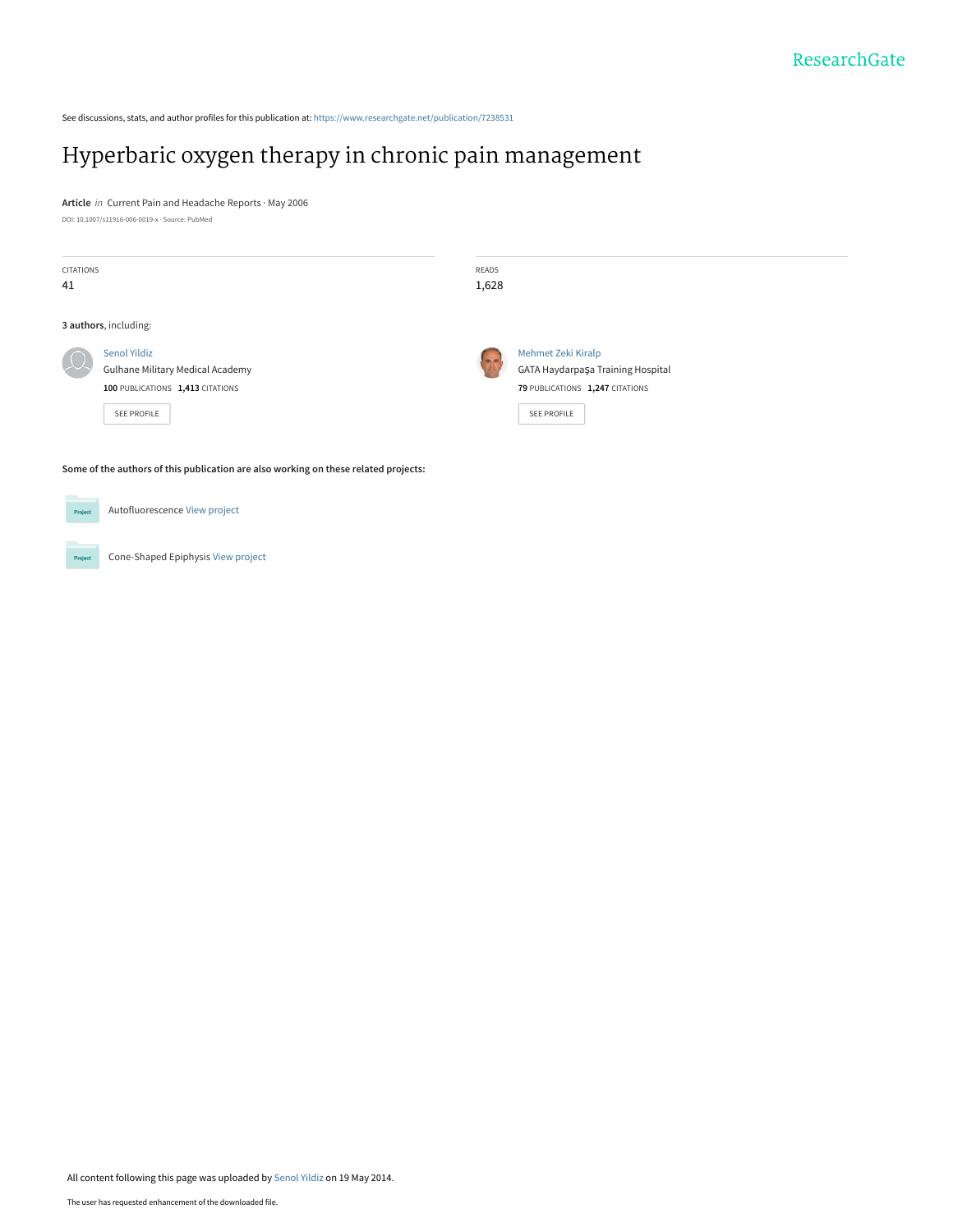# Hyperbaric Oxygen Therapy in Chronic Pain Management

*Senol Yildiz, MD, Gunalp Uzun, MD, M. Zeki Kiralp, MD*

#### **Corresponding author**

Senol Yildiz, MD

Department of Undersea and Hyperbaric Medicine, Gulhane Military Medical Academy Haydarpasa Training Hospital, 34668 Kadikoy, Istanbul, Turkey. E-mail: senoyildiz@yahoo.com

**Current Pain and Headache Reports** 2006, **10:**95–100 Current Science Inc. ISSN 1531-3433 Copyright © 2006 by Current Science Inc.

Chronic pain is one of the frequently encountered clinical problems that is difficult to cure. Hyperbaric oxygen (HBO) therapy has been reported in chronic pain syndromes with promising results. In this review, we focus on the effectiveness of HBO in fibromyalgia syndrome, complex regional pain syndrome, myofascial pain syndrome, migraine, and cluster headaches. HBO may be beneficial if appropriate patients are selected. HBO is a reliable method of treatment. However, physicians performing HBO must be aware of oxygen toxicity. Another problem regarding HBO is the scarcity of centers administering it. Further research is required focusing on the optimal treatment protocol, the cost/benefit ratio, and the safety of HBO in chronic pain management.

#### Introduction

Pain is the most frequent symptom that causes patients to visit health institutions. Pain is a normal sensation that warns the nervous system, as the result of a chemical, thermal, or mechanical stimulus, that it needs to protect itself against a probable danger. In addition to this physiologic pain, patients also complain of pathologic pain. There are two kinds of pathologic pain: acute and chronic. Acute pain occurs immediately after illness or injury and resolves after healing. Conversely, chronic pain persists beyond the usual course of the disease and may cause intermittent or continuous pain for months to many years. Chronic pain can occur after a disease or without a known reason. The treatment of chronic pain calls for an extraordinary effort from all physicians, but satisfying results cannot be obtained in most cases. For that reason, the efficacy of several pharmacologic and nonpharmacologic methods for the treatment of chronic pain is being investigated. Many

studies have been published examining the use of hyperbaric oxygen (HBO) therapy, used as an adjunct therapy in the treatment of chronic pain in recent times [1•,2•,3– 8,9•,10–15]. The aim of this review is to investigate the role and effectiveness of HBO treatment as an adjunct in chronic pain management.

## Principles of Hyperbaric Oxygen Therapy

Hyperbaric oxygen therapy is defined as the intermittent inhalation of 100% oxygen in a hyperbaric chamber at a pressure higher than 1 absolute atmosphere (1 ATA = 760 mmHg, the normal atmospheric pressure at sea level) [16]. HBO therapy usually is administered at 1 to 3 ATA. Typically, the duration of HBO therapy varies from 30 to 120 minutes. The frequency and total number of HBO sessions are not standard among hyperbaric medicine centers. HBO therapy is administered using monoplace or multiplace chambers. In the former, a single patient is treated and internal pressure is raised with oxygen. Multiplace chambers permit patients to be in the pressure chamber together with health personnel. In multiplace chambers, pressure is raised with compressed air and patients breathe oxygen through masks.

Hyperbaric oxygen therapy causes mechanic and physiologic effects. The mechanic effects are linked to Boyle's law, which states that there is an inverse relationship between pressure and volume. Use is made of the mechanic effects of HBO in the treatment of decompression sickness and arterial gas embolism. Gas bubbles that form in the vein shrink with increasing pressure and, as a result, are eliminated by collapse or expulsion from the lungs. At the same time, oxygen accelerates the dissolution of bubbles by replacing the inert gasses within them. The physiologic effects of HBO are linked to the hyperoxia it gives rise to in the tissues. At one atmosphere, 97% of oxygen in the arterial blood is transported with hemoglobin in erythrocytes. The remaining oxygen is transported in dissolved form in plasma. In addition to fully saturating hemoglobin with oxygen, HBO leads to a favorable increase in the amount of oxygen dissolved in plasma. HBO at 3 ATA increases the level of oxygen dissolved in plasma from 0.3 ml/dL to 6 ml/dL [17]. At rest and with good perfusion, tissues require 5 to 6 ml/dL of oxygen. In other words, with HBO at 3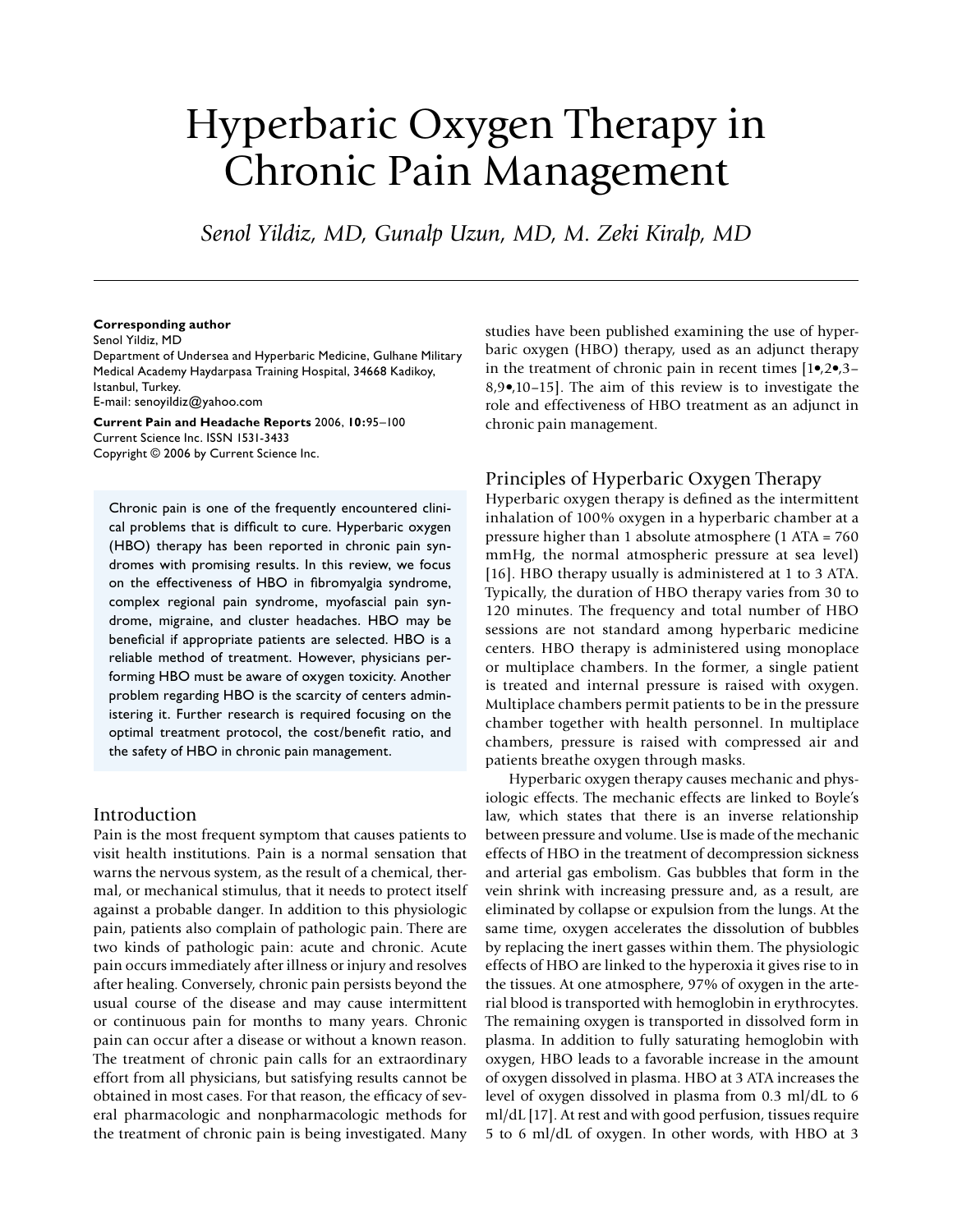ATA, all of the oxygen required by tissues can be obtained dissolved in plasma without the need for oxygen linked to hemoglobin [18].

 The Undersea and Hyperbaric Medicine Society has approved it in 13 indications demonstrated in controlled animal or clinical studies, with scientific evidence confirming that the use of HBO is beneficial [16]. Although there is insufficient scientific evidence regarding the benefit and safety of HBO, it is used for more than 100 illnesses worldwide [19]. HBO can be used as a main-line therapy in decompression sickness, arterial gas embolism, and severe carbon monoxide poisoning and as an adjunct treatment in clostridial myonecrosis, acute traumatic ischemic injury, problem wounds, osteoradionecrosis, necrotizing soft tissue infections, intracranial abscess, exceptional anemia, delayed radiation injury, thermal burns, and skin grafts and flaps [16].

Hyperbaric oxygen is a reliable method of treatment. Most side effects observed during treatment are slight and reversible, although these side effects may be very severe at times [20]. The most common side effect is middle ear barotrauma, which develops when patients' middle ear pressure cannot be equalized. The most undesirable side effect of HBO therapy is oxygen toxicity caused by the use of high levels of oxygen. Reversible myopia forms with toxic effects on the lens and resolves within weeks after the completion of treatment [21]. Central nervous system oxygen toxicity and epileptic episodes may be observed, but these do not cause permanent damage. Pulmonary toxicity-related coughing, chest tightening, and temporary impairment of pulmonary functions may be seen [22].

# The Use of Hyperbaric Oxygen in Fibromyalgia Syndrome

Fibromyalgia syndrome (FMS) is a chronic musculoskeletal disorder characterized by widespread pain and exquisite tenderness at specific anatomic sites (ie, tender points) [23]. There is a global decrease in pressure pain thresholds rather than specific changes limited to the tender points [24]. The etiopathology of FMS is still unknown, although it is thought that the disease is caused by several interacting factors such as muscle overload, poor posture of the spine, disturbed sleep, psychogenic factors, local hypoxia, and reduced concentrations of high-energy phosphate [25]. However, it is thought that local hypoxia can lead to degenerative changes in the muscles of patients with FMS [25]. Studies on the role played in FMS pains by local hypoxia are along the lines that there is local hypoxia at tender points, that total mean oxygen pressure is lower in FMS patients' subcutaneous tissues compared with those of control subjects, that there is vasoconstriction in the skin tissue beneath tender points, that capillary density is lower in muscle tissue, and that muscular blood flow is at a lower level.

 When the circulation is compromised, the resultant ischemia lowers the concentration of adenosine triphosphate (ATP) and increases the concentration of lactic acid. Increased oxygen delivery to the tissue with HBO may prevent tissue damage in ischemic tissues by decreasing the tissue lactic acid concentration and helping maintain the ATP level. HBO therapy causes hyperoxia by raising oxygen concentration far above physiologic levels in all tissues during treatment. This breaks the hypoxia-pain vicious circle in FMS patients.

 A randomized, controlled study was performed on 50 FMS patients in our clinic, with 26 patients being classified as the HBO group and 24 analyzed as the control group. The patients with FMS in the HBO group were given 15 90-minute sessions at 2.4 ATA over 5 days, and patients in the control group breathed air for 90 minutes at 1 ATA. At the end of the study, the number of tender points in patients, visual analogue scale (VAS) score, and pain thresholds were used in evaluation. The number of tender points in patients with FMS who received 15 HBO sessions declined, VAS scores decreased, and there was a statistically significant increase in pain thresholds. In these patients, it was thought that the effect of HBO treatment overcame local hypoxia, which is regarded as present in the painful points in FMS patients, by establishing hyperoxia in the entire body. Thus, the pain-hypoxia vicious circle was broken with HBO treatment and pain decreased significantly [1•].

 In one pain study performed on the pain intensity of patients with fibromyalgia, pain was shown to increase with nitric oxide (NO) synthesis [26]. We think that there is a reduction in pain intensity through a reduction in the NO effect with HBO therapy. It again was shown in a new study that NO plays a role in hyperoxic vasoconstriction [27]. HBO therapy reduces regional blood flow by lowering the NO level in the brain. It is thought that HBO acts by reducing the NO effect in FMS.

 Our study demonstrated HBO as a beneficial method in FMS; however, multi-institutional, prospective, randomized, controlled studies are needed. In addition, further studies should address the effect of inhalation of 100% oxygen at 1 ATA in FMS.

# The Use of Hyperbaric Oxygen in Complex Regional Pain Syndrome

Complex regional pain syndrome (CRPS) is characterized by pain in the extremities, changes in skin color, hypo- or hyperhydrosis, and localized osteoporosis [28]. It is thought that excessive sympathetic nervous system activity plays a major role in its pathology. Early diagnosis influences response to treatment and the course of the illness. In the first stage of the disease, immediately following arteriovenular bed and capillary vessel pressure vasodilatation, an intense pain and reddening accompanied by a feeling of burning develops with edema and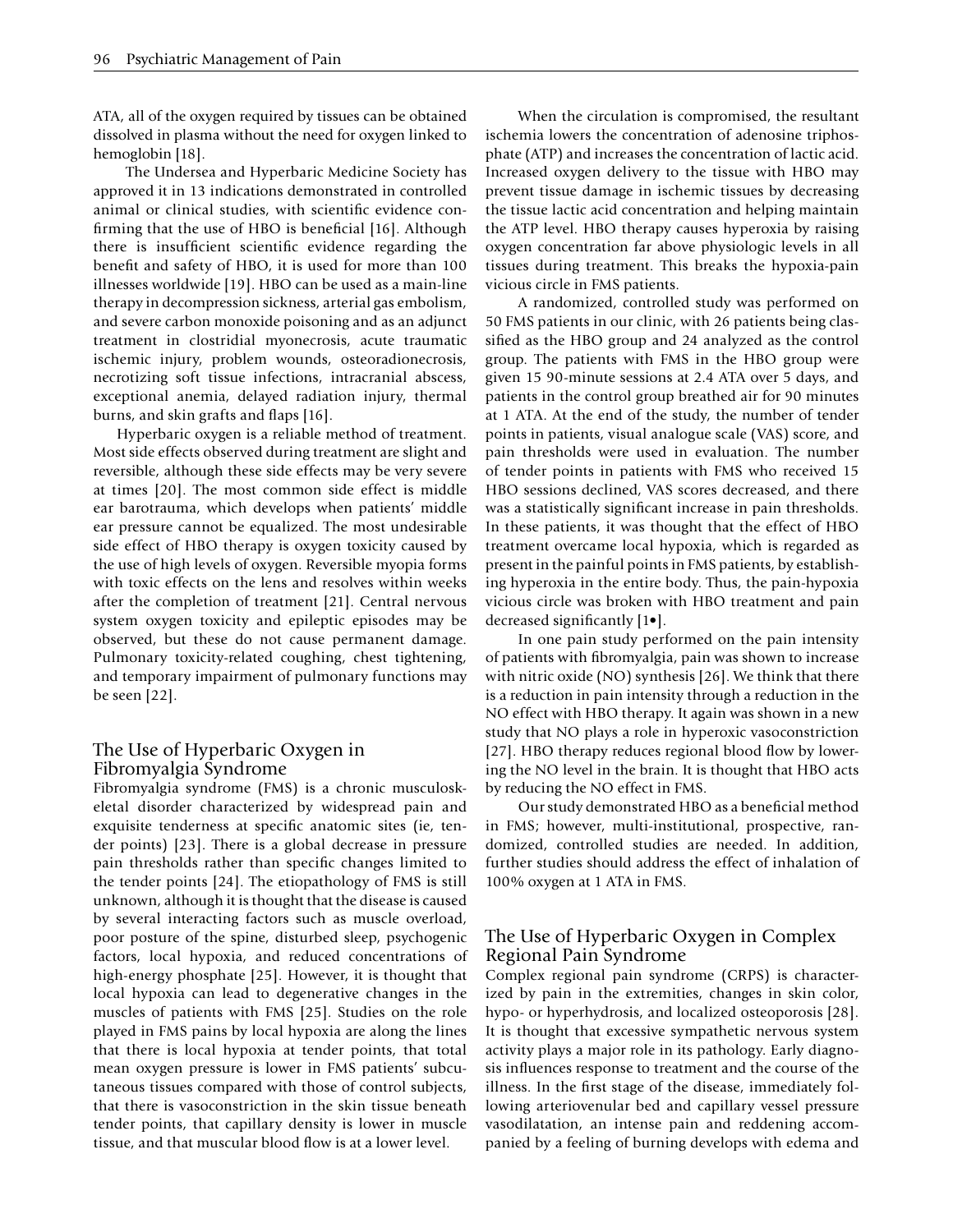hyperesthesia in the skin. The second phase can be distinguished approximately 3 months later as vasoconstrictive phenomena enter the equation with the dystrophic evolution of the skin and nearby tissues, the lower skin, and even the muscles, tendons, ligaments, and bone. The third phase constitutes the irreversible stage of the disease. In this phase, vasomotor pains and complaints appear and trophic changes in the skin-muscle-skeleton structure assume a permanent and heavier state, until the emergence of ankylosis and loss of functional capacity.

 The hypoxia and acidosis that emerge during CRPS increase the sensation of pain and reduce pain tolerance. With HBO therapy, the hyperoxia forming in the body leads to vasoconstriction, lowers edema, and raises tissue partial oxygen pressure. Moreover, it stimulates the depressed osteoblast activity and reduces the formation of fibrous tissue.

Tuter et al. [3] applied HBO therapy to 20 of 35 patients and combined analgesic treatment to 15. A clear reduction in pain intensity was observed in CRPS patients receiving HBO therapy. Peach [4] reported in a case study that pain disappeared following one session of HBO therapy in a patient who was allergic to steroids, nonsteroidal anti-inflammatory drugs, and narcotic analgesics. In a placebo-controlled, randomized study that included 71 CRPS patients in our clinic, 37 were administered 15 sessions of HBO therapy (90 minutes at 2.4 ATA), and 34 patients were given placebo treatment (air for 90 minutes at 2.4 ATA). All of the patients were examined after the first and fifteenth sessions and on day 45. A clear reduction in pain and edema was determined in those patients receiving HBO therapy. The reduction in pain again was interpreted as the antiedemic effect of hyperoxia and an increase in pain tolerance with the elimination of hypoxia [2•].

The effect of inhalation of 100% oxygen at 1 ATA on CRPS has not been studied before. Further studies should compare the effectiveness of inhalation of oxygen at 1 ATA and at 2.4 ATA in CRPS treatment.

### The Use of Hyperbaric Oxygen in Myofascial Pain Syndrome

Myofascial pain syndrome (MPS) is defined as pain or autonomic phenomena referred from active trigger points, with associated dysfunction. Unfortunately, MPS often goes unrecognized, misdiagnosed, or mistreated, leading to unnecessary pain, suffering, and disability [29].

 The main clinical components of MPS are trigger point taut band and local twitch responses. Trigger points play a main role in mechanisms of MPS and are easily found in the midportion or belly of the affected muscle.

 The importance of these tender points is unclear, although uncontrolled studies have shown nonspecific changes of localized ischemia. The MPS paradigm varies according to its pathophysiology. Recent analyses have demolished the validity of the "spasm-pain-spasm" vicious

circle. The pathophysiology of MPS is unclear, although the most reasonable definition is that given by Travell and Simons [30]. According to their model, acute muscle strain > tissue damage in a localized area of muscle > tears in sarcoplasmic reticulum > free calcium ions > sustained contraction > increased strain on vulnerable areas of muscle > free calcium ions. They proposed that free calcium ions and ATP lead to sustained contraction. This causes a hypermetabolic state locally and local vasoconstriction. Local vasoconstriction causes local ischemia, which, combined with increased energy demands, leads to some histologic changes. In addition, the tissue damage releases serotonin, histamine, and kinins, which also lead to local ischemia and nerve sensitization [30,31].

 A rather wide spectrum of therapies is used in the treatment of MPS, including therapeutic ultrasonography, high-voltage galvanic currents, ischemic compression, deep-stroking massage, and dry injection. However, MAS is not encountered in the literature related to HBO.

 We have administered HBO therapy (90 minutes at 2.4 ATA) to 20 MAS patients (unpublished data). Pain threshold measurements were analyzed using algometry, and pain intensity using VAS. Pain threshold increased and VAS decreased significantly after treatment compared with pre-treatment levels (*P* < 0.001). It is thought that this situation develops through the breaking of the hypoxia-membrane destabilization–pain vicious circle in the pathophysiologic mechanisms. On the other hand, it appears reasonable that high phosphate levels also are regulated with this mechanism.

Hyperbaric oxygen therapy needs to be examined in further randomized, placebo-controlled studies.

#### The Use of Hyperbaric Oxygen in Headaches

Headaches represent an economic burden by causing a loss of workforce and productivity. At the same time, it has a negative effect on patients' quality of life by damaging family and social relationships [32].

 Most patients benefit from new pharmacologic agents. New treatment alternatives are being investigated because there may be patients whose headaches do not respond to protective treatments and pharmacologic treatments or in whom pharmacologic treatment is contraindicated (eg, patients with hypertension, peripheral vascular disease, or infections).

 Normobaric oxygen (NBO) inhalation is not a new approach in the treatment of migraine and cluster headaches [33]. NBO respiration today is an accepted method in the acute treatment of cluster headaches [34]. It has been shown that oxygen relieves headache by reducing cerebral blood flow [35]. HBO increases the amount of arterial oxygen more than NBO and gives rise to more evident vasoconstriction [36•]. Therefore, it has been thought that HBO is more effective than NBO in the treatment of migraine and cluster headaches.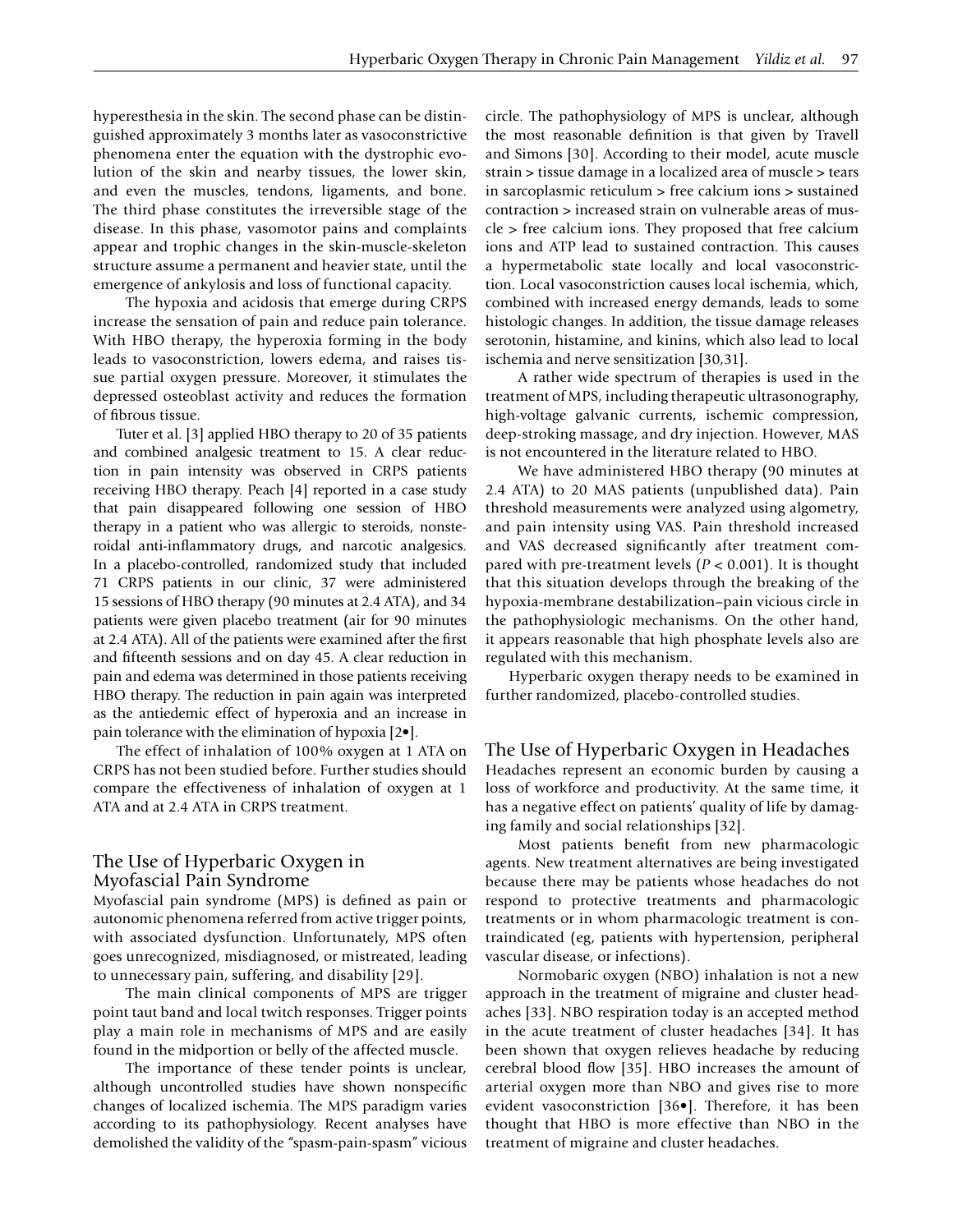In addition to the vasoconstrictive effect of HBO, it also is hypothesized to contribute to a lightening of headaches by affecting neurogenic mechanisms. Di Sabato et al. [13] investigated the effect of HBO on substance P in nasal mucosa in patients with cluster headache. A reduction in immunoreactivity to substance P was observed in patients receiving HBO. Di Sabato et al. [14] also investigated serotonin bonding to mononuclear cells before and after treatment in cluster headache patients receiving HBO therapy and air therapy. A plateau was observed in serotonin bonding in patients receiving HBO. It was suggested that the serotoninergic route may play a role in the effect mechanism of HBO.

#### **Migraine**

Migraine is characterized by episodic headaches, usually affecting only one side of the head, and often accompanied by nausea, vomiting, and visual disturbances [37]. Migraine is divided into two subtypes: migraine with aura or migraine without aura. The aura, characterized by focal neurologic symptoms, may precede or accompany the attacks in migraine with aura [37]. The 1-year prevalence of migraine is approximately 18% in women, 6% in men, and 4% in children [38].

Fife and Fife [5] administered HBO therapy at varying pressures between 1.3 and 2.6 ATA to 26 patients complaining of headaches that did not respond to treatment. Full relief occurred within 16 minutes in 24 of the 26 patients. It was observed that symptoms also decreased together with headache.

Fife et al. [6] treated patients with 45-minute HBO or nitrox (10% oxygen/90% nitrogen) during migraine attacks. Pain decreased in seven of 10 patients treated with HBO and in two of four patients receiving nitrox. No statistically significant difference between the two groups was determined, but the lack of difference is related to the small size of the sample.

Myers and Myers [7] evaluated the efficacy of 100% oxygen under normobaric (1 ATA) and hyperbaric (2 ATA) conditions for a typical migraine attack. The severity of global headache was measured using a visual pain intensity descriptor scale before and after exposure to oxygen. Twenty migraine sufferers were randomly assigned to the normobaric and hyperbaric groups. All of the patients inhaled oxygen for 40 minutes in a pressure chamber. Patients were blinded to the level of pressure in the chamber. Relief was observed in only one of the 10 patients in the normobaric group, but there was an improvement in headache in nine of the 10 patients in the hyperbaric group. The difference between the groups was significant. Relief occurred in the nine patients who failed to benefit from NBO when they progressed to hyperbaric oxygen.

Wilson et al. [8] used a VAS to document relief of migraine headache after exposure to normobaric (NBO; 1.1 ATA) and hyperbaric (2.4 ATA) oxygen. They also

evaluated pericranial muscle tenderness that accompanies migraine headache using manual palpation and algometry. The study protocol was designed as a prospective, randomized, double-blind, placebo-controlled study. Eight female migraine sufferers were assigned to HBO and NBO groups. Patients were taken for treatment within a maximum of 60 minutes after the migraine attacks began. HBO was administered 20 minutes after the pain passed, in such a way as not to exceed 60 minutes. NBO therapy was administered for 60 minutes. Both NBO and HBO reduced manual palpation scores; however, dolorimeter measurements after treatments were not significantly different in the two groups. In the HBO group, significant pain relief was observed after treatment, whereas NBO failed to demonstrate any improvement.

Eftedal et al. [9•] conducted a double-blinded, placebocontrolled study to determine the prophylactic role of HBO in migraine headache attacks. Patients were randomly assigned to the HBO group (100% oxygen, 20 ATA, 30 minutes) and a control group (air, 2 ATA, 30 minutes). Treatments were performed in a hyperbaric chamber for 3 consecutive days. The patients were instructed to keep a standardized migraine diary containing information regarding the number of headache attacks, their duration and intensity, accompanying symptoms, and doses of attack-averting drugs for 8 weeks before and after treatment. Mean hours of headaches per week were recorded as the efficacy parameter. Although the results indicated an initial reduction in hours of headache for the HBO group, the differences between the groups were not significant for any of the weeks.

#### **Cluster headache**

Cluster headache is characterized by attacks of extremely severe pain around and above one eye, often accompanied by at least one of the following: conjunctival injection, lacrimation, nasal congestion, rhinorrhea, localized sweating, miosis, ptosis, and eyelid edema. These attacks last from 15 minutes to three hours, occurring as often as eight times daily [37].

Weiss et al. [10] administered HBO (2 ATA, 60 minutes) to one patient with cluster headache resistant to all treatments, including NBO inhalation. In the twentieth minute of HBO therapy, headache and nasal congestion were completely halted, but pain recurred two and a half hours later. A second HBO session was held and pain was again halted, and no further pain occurred for 7 months.

Pascual et al. [11] treated four male patients with chronic cluster headache who failed to respond to treatments with a total of 10 HBO sessions (70 minutes, 2.5 ATA) over 2 weeks. After treatment, there was a reduction in headache frequency and duration in two patients, pain frequency alone decreased in a third patient, and the last patient failed to benefit at all.

Di Sabato et al. [14] performed a placebo-controlled study on patients with chronic cluster headache. There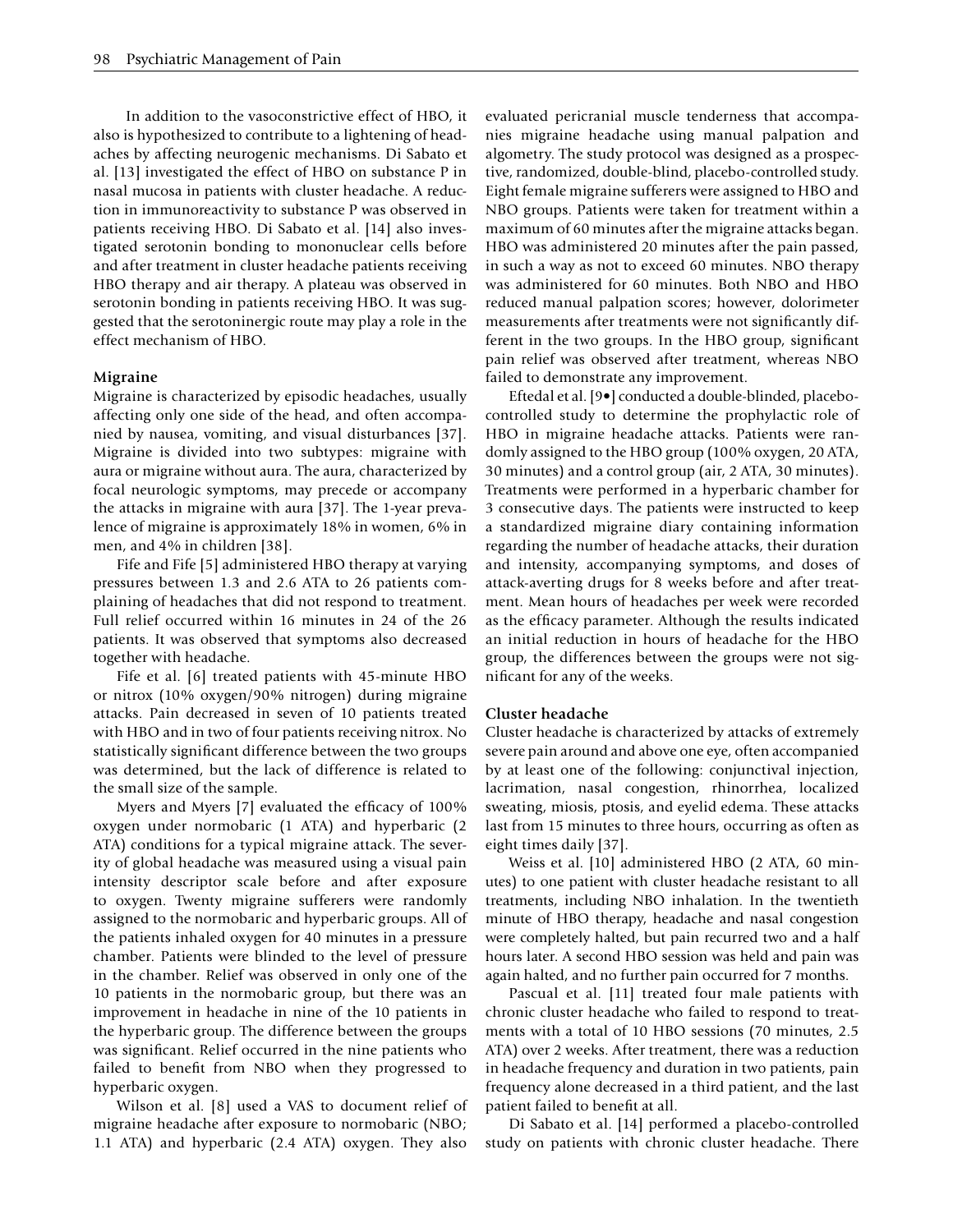was no change in the number of attacks and the level of analgesic use in patients receiving environmental air treatment (placebo), whereas patients receiving HBO therapy reported a reduction in their complaints.

Di Sabato et al. [12] compared HBO and placebo therapy in the treatment of episodic cluster headache. Improvement was observed in six of seven patients in the HBO group, and in none of the patients in the placebo group. No attack was observed for 6 months in three of six patients. According to the results of this study, it is suggested that HBO was not only effective in acute attack treatment, but it also had a prophylactic effect in subsequent attacks. In addition, Nilsson Remahl et al. [15] performed a double-blinded, placebo-controlled study to investigate the efficacy of HBO in cluster headaches. Whereas one group of patients breathed 100% oxygen for 70 minutes at 2.5 ATA, the other group breathed 10% oxygen/90% nitrogen at 2.5 ATA. Treatment was administered twice, with a 24-hour interval. Patients graded their headaches from 1 to 4. A headache index (attack number X pain intensity) was calculated for each patient for 1 week before and after treatment. Patients responded to both treatments and no difference between HBO and NBO was observed.

These studies show that HBO can be an alternative method of acute treatment in patients who do not respond to other treatments, including NBO inhalation, or for whom the use of medication treatment is contraindicated. However, the optimal treatment protocol for the administration of HBO has not yet been determined. Treatment pressure, duration, and frequency vary in the published studies.

# The Use of Hyperbaric Oxygen in Ischemic Leg Pain

Peripheral vascular disease (PVD) usually refers to ischemic disease of the extremities, mainly the legs. Various diseases produce ischemia of the extremities, such as arteriosclerosis obliterans, thromboangiitis obliterans, sudden embolic and thrombotic occlusion of the artery to the limb, traumatic occlusion of an extremity, and miscellaneous arteriopathies. Limb pain is the most frequent symptom of PVD.

Pain at rest is a sign of severe PVD and occurs when there is a profound reduction in the resting blood flow to the limb [39]. When HBO therapy is used in the treatment of PVD-related wounds, relief in ischemic leg pain is observed frequently. However, few publications on this subject were found. Urayama et al. [40] reported relief of rest pain in five of the six patients suffering from chronic occlusive disease in the lower extremities. It has been proposed that action mechanisms of HBO are relief of hypoxia and edema, decreased accumulation of algogenic polypeptides, and increased affinity of endorphins for receptor sites [39].

Vascular surgery is the first choice in PVD treatment. HBO may be promising as an adjunct to medical treatment in patients who are not suitable for vascular surgery.

#### Conclusions

Hyperbaric oxygen is a promising treatment modality in chronic pain management. Physicians dealing with chronic pain syndromes must consider HBO when conventional treatments fail. Further studies must be performed to determine the optimal treatment protocol, the cost/benefit ratio, and the safety of HBO in chronic pain management.

#### References and Recommended Reading

Papers of particular interest, published recently, have been highlighted as:

- Of importance
- •• Of major importance
- 1.• Yildiz S, Kiralp MZ, Akin A, et al.: **A new treatment modality for fibromyalgia syndrome: hyperbaric oxygen therapy.** *J Int Med Res* 2004, **32:**263–267.

This study demonstrated the beneficial effect of HBO therapy on fibromyalgia syndrome. The number of tender points and VAS scores decreased after 15 HBO treatments and there was a statistically significant increase in pain thresholds.

2.• Kiralp MZ, Yildiz S, Vural D, et al.: **Effectiveness of hyperbaric oxygen therapy in the treatment of complex regional pain syndrome.** *J Int Med Res* 2004, **32:**258–262.

In this placebo-controlled study, HBO significantly attenuated edema and pain in CRPS after 15 treatments.

- 3. Tuter NV, Danilov AB, Poliakova LV: **The treatment of a complex regional pain syndrome.** *Zh Nevrol Psikhiatr Im S S Korsakova* 1997, **97:**33–35.
- 4. Peach G: **Hyperbaric oxygen and the reflex sympathetic dystrophy syndrome: a case report.** *Undersea Hyperb Med*  1995, **22:**407–408.
- 5. Fife WP, Fife CE: **Treatment of migraine with hyperbaric oxygen.** *J Hyperbaric Med* 1989, **4:**7–15.
- 6. Fife CE, Meyer JS, Berry JM, et al.: **Hyperbaric oxygen and acute migraine pain: preliminary results of a randomized, blinded trial.** *Undersea Hyperbaric Med* 1992, **19(suppl):**106–107.
- 7. Myers DE, Myers RA: **A preliminary report on hyperbaric oxygen in the relief of migraine headache.** *Headache* 1995, **35:**197–199.
- 8. Wilson JR, Foresman BH, Gamber RG, Wright T: **Hyperbaric oxygen in the treatment of migraine with aura.**  *Headache* 1998, **38:**112–115.
- 9.• Eftedal OS, Lydersen S, Helde G, et al.: **A randomized, double-blind study of the prophylactic effect of hyperbaric oxygen therapy on migraine.** *Cephalalgia* 2004, **24:**639–644.

This study assessed the prophylactic role of HBO in migraine attacks. HBO failed to decrease migraine attack frequency.

- 10. Weiss LD, Ramasastry SS, Eidelman BH: **Treatment of a cluster headache patient in a hyperbaric chamber.**  *Headache* 1989, **29:**109–110.
- 11. Pascual J, Peralta G, Sanchez U: **Preventive effects of hyperbaric oxygen in cluster headache.** *Headache* 1995, **35:**260–261.
- 12. Di Sabato F, Fusco BM, Pelaia P, Giacovazzo M: **Hyperbaric oxygen therapy in cluster headache.** *Pain* 1993, **52:**243–245.